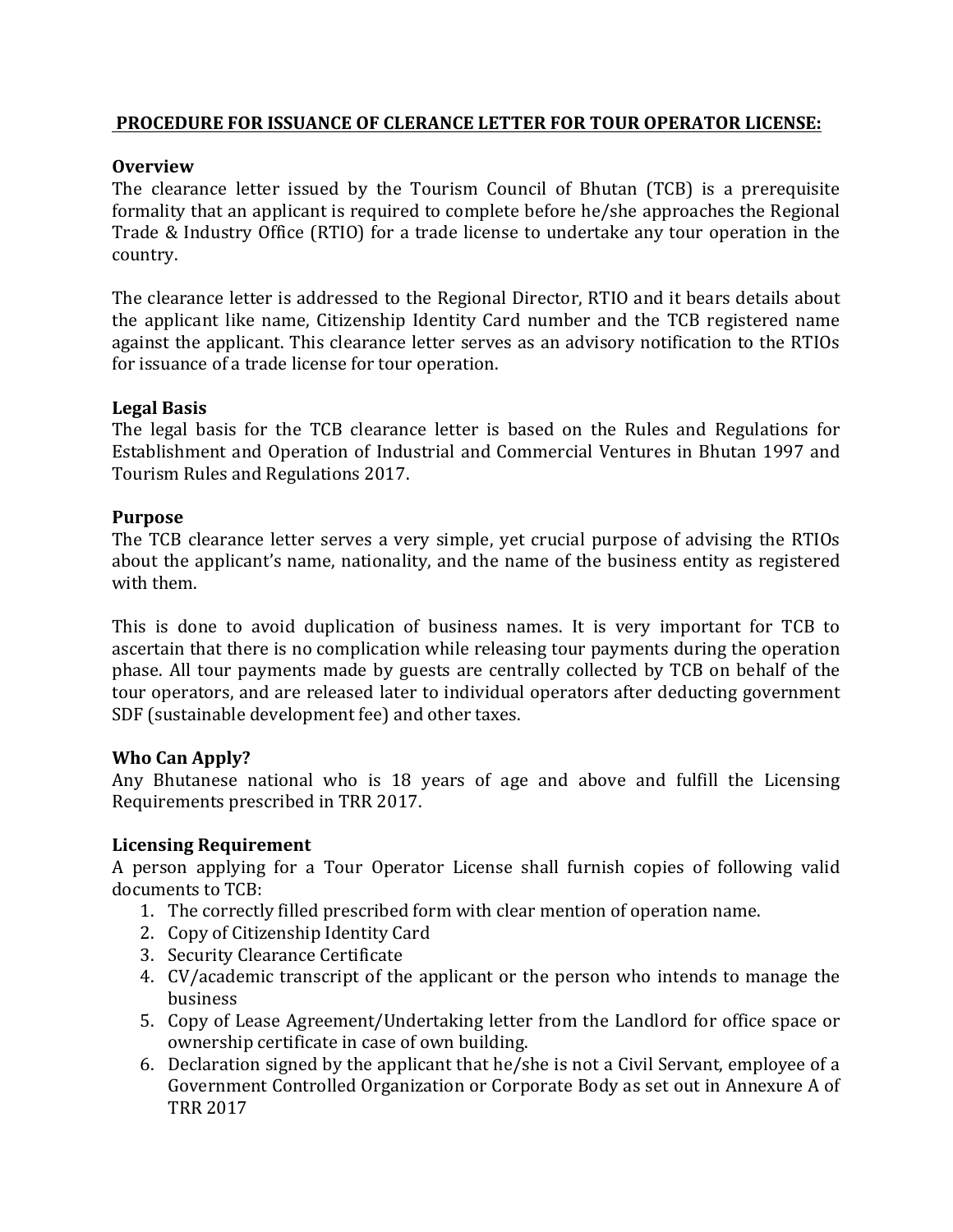# Application form and declaration form are available on TCB website: www.tourism.gov.bt

### **Criteria for Selection of Establishment Name**

The applicant while choosing the name for the establishment should avoid the following:

- $\bullet$  Incapable of distinguishing the names of the entity.
- Natural name of the person or place, which may limit the individual right to obtain the name with same name and belonging to same place.
- Contrary to public order or morality.
- Likely to mislead the public in particular as regard geographical area.
- Identical with or an imitation of or contains the duplication with other names of the entity from within or outside of the country.
- The names of or the contains of an element like national flag and other emblem, a name or abbreviation or initial of the name of or official sign or hallmark adopted by, any state, intergovernmental organization or organizational convention, unless authorized by the competent authority of that state or organization.
- Identical with, or confusing similar to, or translation of, trade name which is well known and registered in Bhutan and in international which would create a misunderstanding and like to create issues and problem with such use.
- Similar to the names belonging to a different proprietor and already a registered entity.
- Names related to iconography, religious figures, institution of monarchy, national symbols, historical important dates and places, political parties and etc.
- Trade Marks or names relating to historical dates and event, which is popular in Bhutan.
- Any other name/names deemed inappropriate by TCB.

Lists of establishment names already issued are updated on TCB website.

### **Fees Payable**

No fee applicable for the TCB clearance. However, the business license fee is payable at RTIO.

### **Validity of TCB Clearance**

The TCB clearance letter is valid for 30 days from date of issue. The clearance will be automatically cancelled if the business license is not obtained within 30 days.

### **Submission and Time Taken**

The application form along with the required documents should be submitted at the TCB reception/front desk. The Services Division will verify the application form and if the application is correct and in order the TCB clearance letter would be issued within 2 working days from date of submission.